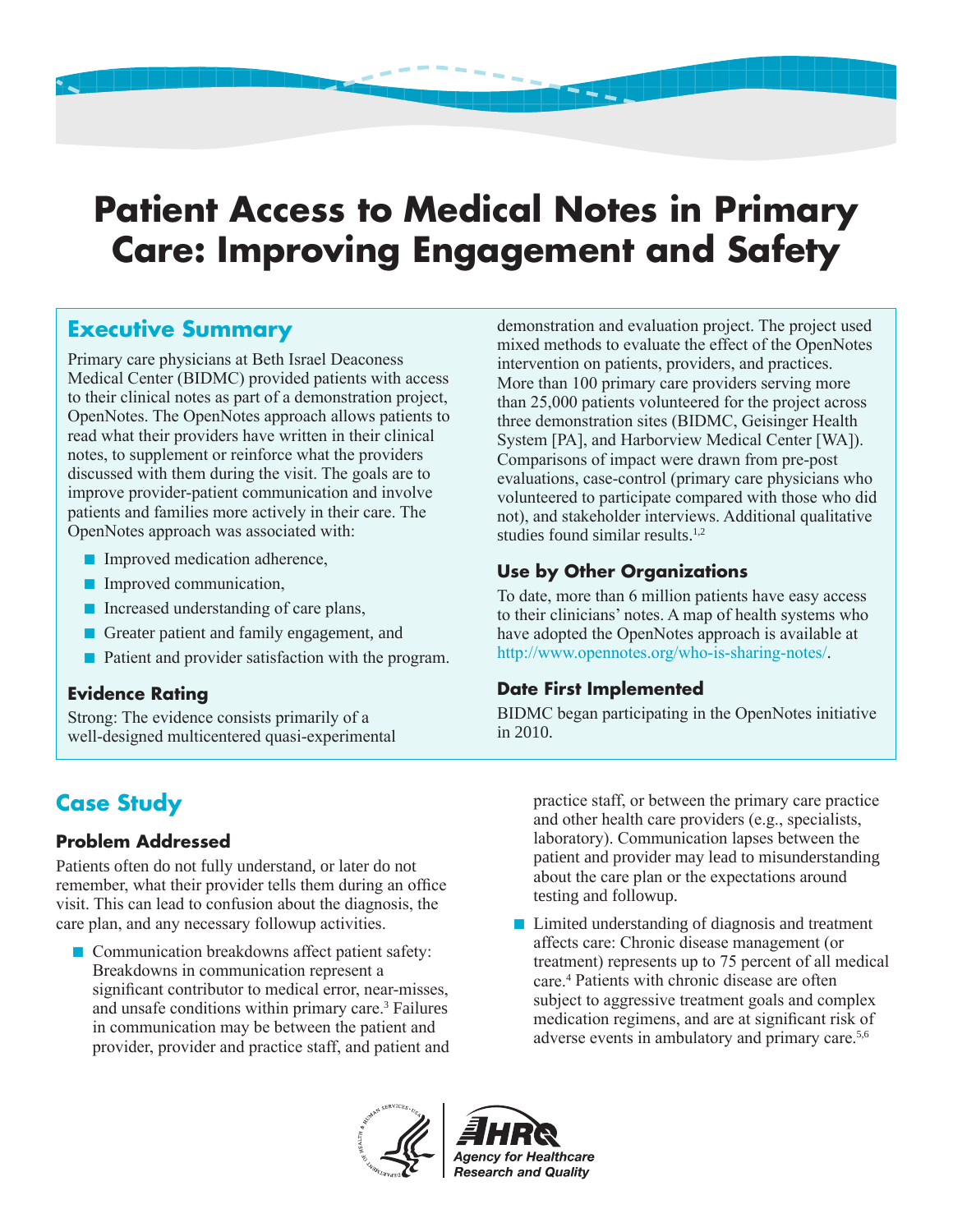Lack of understanding of how to take medications properly and maintain accurate drug lists, as well as limited understanding of the health condition for which the patient is treated may lead to less than optimal outcomes.

■ Lack of patient engagement affects patient outcomes: Engaging patients in their care is the cornerstone of health reform. Patients who do not understand or accept that they have an important role working with their provider to maximize their health are less prepared for provider visits than patients who are engaged.<sup>7</sup> Lack of active partnership between patients and providers may lead to less than ideal health outcomes, unmet medical needs, and delayed medical care.<sup>7</sup> Low patient engagement is also linked with increased medical costs and fewer preventive behaviors compared with patients with high levels of activation and engagement.<sup>8</sup>

#### **Description of the Innovative Activity**

Beth Israel Deaconess Medical Center (BIDMC) was one of three pilot sites for OpenNotes. OpenNotes is a national initiative, funded by a grant from The Robert Wood Johnson Foundation, that urges doctors and other clinicians to offer patients ready access to their visit notes. OpenNotes aims to improve communication between the provider and the patient and to involve patients and families more actively in their care. The approach allows patients to read what their providers have written in their clinical notes, to supplement or reinforce what the providers discussed with them in the visit. The notes can also remind patients of steps they need to take in their care plans.

Access to the clinical notes may help prevent harm, for example, from missed tests or followup. It also encourages patients to share information on their care plan with others, including family members and caregivers. The process for allowing open access to clinical notes includes the following elements:

■ **Ready Access to Encounter Notes:** At BIDMC, patients can view their encounter notes through an electronic patient portal. Providers encourage patients to sign up for the patient portal, which also includes a secure messaging function. Practices aim to make all patients aware of the availability of their clinical notes.

- **Notification via Secure Email:** Once a clinical note is signed, the patient receives a secure message informing him or her that the note is available and encouraging him or her to sign in to the portal to review the note. The patient is sent a reminder message to review the note before the next scheduled visit. This process helps to provide reinforcement for reading the note and reminds the patient of the need for followup and any testing that he or she may have been asked to do before the next visit.
- **Note Writing for Clinicians:** Knowing that patients can read their notes, clinicians may feel compelled to modify how they write the notes. The OpenNotes project found that providers generally did not need to change how they wrote their notes. However, to increase the usability of the notes for patients, clinicians should:
	- Keep it simple avoid jargon and abbreviations that may be misinterpreted or perceived as inflammatory.
	- Provide context use the note to stress important information and to incorporate lab or test results to give patients the full picture.
	- Engage patients use the note as a gateway for improved communication with patients and family members.
	- Balance use language that is nonjudgmental to avoid labeling. Highlight strengths and achievements to empower positive behavior change.
- **Process for Correcting Notes:** Sometimes a patient identifies an error in the notes. Developing a process for receiving and responding to patient concerns over inaccurate information is important to setting expectations, building trust, and managing burden on busy health care providers.

## **Context of the Innovation**

BIDMC is an urban academic medical center with community practices in and around Boston, MA, that volunteered as one of three demonstration sites for a multicenter study of OpenNotes. In the BIDMC pilot program, 39 primary care physicians allowed their 10,000+ patients access to their own notes. Based on the results of this pilot program, the BIDMC Clinical Operations Executive Committee decided to implement the program across all BIDMC ambulatory practices.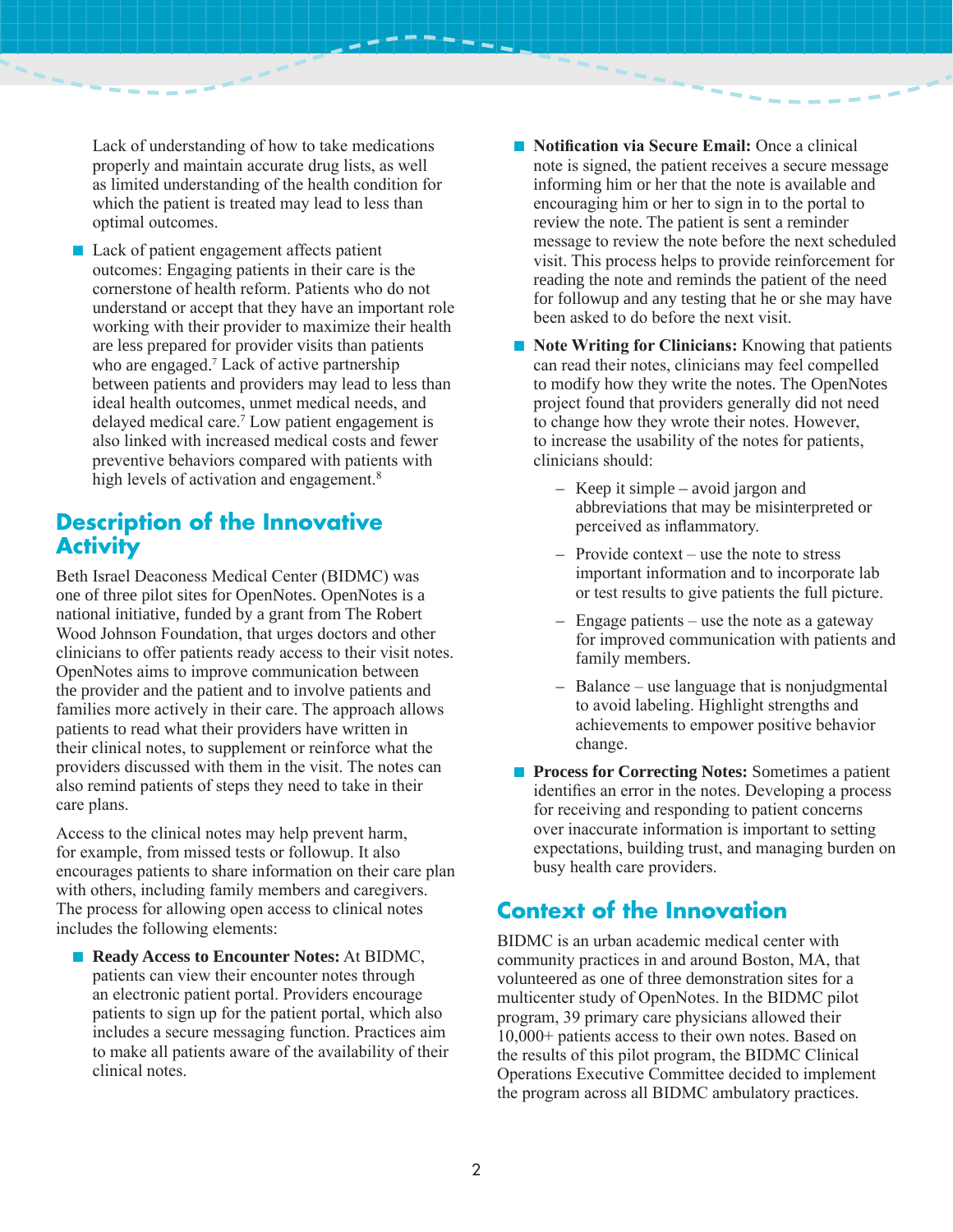## **Impact**

The OpenNotes approach was associated with improved medication adherence, improved communication, increased understanding of care plans, greater patient and family engagement, and patient and provider satisfaction with the program.

- **Improved Medication Adherence<sup>9</sup>:** In a study sample of 2,147 patients (756 OpenNotes participants; 1,391 controls with portal access but not part of the demonstration project), patients with access to their clinical notes had greater rates of antihypertensive medication adherence compared with controls (79.7% versus 75.3%). Medication adherence for patients on antihyperlipidemic medications was similar for OpenNotes subscribers and controls.
- **Improved Communication:** In the OpenNotes demonstration project, up to 92 percent of patients opened their notes. Patients reported doing better taking their medications (more than 60%), and more than 77 percent of patients felt more in control of their care.
- **Improved Understanding of Care Plans:** Interviews with BIDMC patients and providers indicate that one clear benefit of OpenNotes is greater patient understanding of the plan of care, including clarity of expectations for followup, additional testing, and reasons the provider prescribed a new medication.
- **Improved Patient and Family Engagement in Care:** Clinicians agree that the patient-provider dynamic changed for the better. According to one physician, open access to notes changes how the clinician and patient relate and is an "equalizing force that brings the patient in as a partner." It improves the feeling in patients that they can ask questions. A BIDMC leader reported that the "there is a feeling of equity in that what we are writing about patients and families is as accessible to them as it should be. The record is the patient's record."
- **Desire for Continued Use of OpenNotes10:** Almost 99 percent of patients at BIDMC and the other two pilot sites wanted continued access to their visit notes at the completion of the pilot study; no physician elected to end this practice. One patient stated that she felt more educated going into her appointments. Her questions were more specific, and the appointment was a more effective use of the time

with her provider. It gave her more confidence to ask questions and to ask for options. "I am more a part of the team than outside of the care itself," she said. In fact, she now looks for the availability of open access to her notes with all of her providers, and the unwillingness of providers to share their notes can influence whether she stays in their care.

■ **Unexpected Benefit With Families and** 

**Caregivers:** One primary care physician found an additional unexpected benefit for patients who rely on family members to assist them in understanding their health and health care, particularly when the family members cannot accompany the patients on visits. Non-English-speaking patients who have English-proficient family members have provided the English-proficient family members with their notes to help them understand their plan of care. Likewise, some older patients have provided their children with their notes to help them better understand their care plan and need for medications and followup tests.

■ **Improved Engagement With Explicit Invitations To View Notes11:** Note viewing persists in patients who received email alerts when a note was ready for viewing compared with a decline among patients who stopped receiving email alerts.

## **Evidence Rating**

Strong: The evidence consists primarily of a welldesigned multicentered quasi-experimental demonstration and evaluation project. The project used mixed methods to evaluate the effect of the OpenNotes intervention on patients, providers, and practices. More than 100 primary care providers serving more than 25,000 patients volunteered for the project across three demonstration sites (BIDMC, Geisinger Health System [PA], and Harborview Medical Center [WA]). Comparisons of impact were drawn from pre-post evaluations, casecontrol (primary care physicians who volunteered to participate compared with those who did not), and stakeholder interviews. Additional qualitative studies found similar results.<sup>1,2</sup>

## **Planning and Development Process**

OpenNotes has a toolkit available for providers and institutions who are considering an open access approach to clinical notes (http://www.opennotes.org/toolkit/). The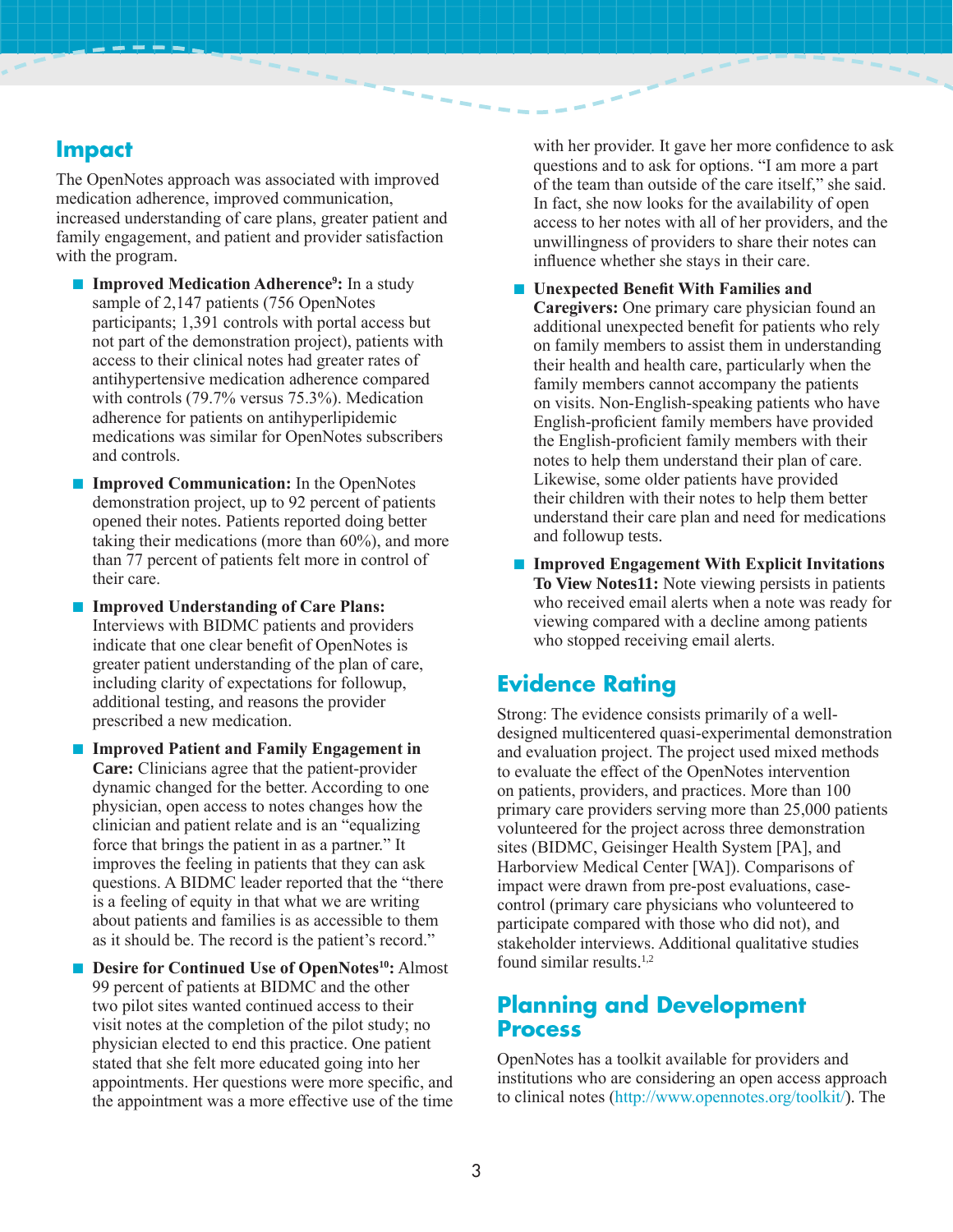toolkit contains guidance for patients, providers, and institutions, and includes tools such as frequently asked questions (FAQs) for patients and for providers, advice for providers on writing fully transparent notes, and tips for institutions for successful program launch.

To implement open access to clinical notes, a practice must design their own process, policies, and procedures. Practice leaders must determine how sharing visit notes will work for their practice. Early and extensive involvement of stakeholders, including providers, patients, and practice staff, is important to guiding the development process. For organizations with Patient and Family Advisory Councils (PFACs), it can be beneficial to involve the PFAC.

Important development questions include:

- Which clinician notes will be shared?
- What types of notes will be shared? Will they be limited by the type of encounter?
- Will all patients have access to their notes?
- How will notes be shared with patients?
- How will patients be educated about the accessibility of their notes?
- How will patients be notified of the availability of a new note?
- Will providers be able to opt in and opt out?
- How will feedback be collected from patients and providers?
- How will notes be shared in the absence of an electronic patient portal or for patients with low computer literacy/access concerns?
- What process will be used to make corrections to notes and to provide feedback to patients that corrections have been made?

# **Resources Used and Skills Needed**

- **Staffing:** At BIDMC, the program required no additional personnel, as the patients, providers, and practice staff integrated the open notes process into their regular care routines.
- **Costs:** After the initial development and implementation period, there should be no programrelated ongoing costs. In the pilot study, there was no net increase in messaging between patients and providers through the portal (i.e., email volume did not change).

■ **Infrastructure:** While BIDMC elected to integrate the OpenNotes approach within their electronic patient portal, interviews with BIDMC leadership indicated that all that is really needed is a willingness to try and a photocopier or printer.

## **Funding Sources**

The OpenNotes approach was developed with a \$1.4 million grant from the Robert Wood Johnson Foundation's Pioneer Portfolio. This grant funded the initial OpenNotes research study at three institutions and included principal investigators at each site, research staff, and analysts. It also funded building functionality into the electronic health record to allow patients access to notes. (Since then, major vendors including Epic, Cerner, and AllScripts have made this functionality easily available.) In December 2015, four foundations (the Robert Wood Johnson Foundation, the Gordon and Betty Moore Foundation, the Peterson Center on Healthcare, and the Cambia Health Foundation) agreed to jointly fund a 3-year, \$10 million expansion of the OpenNotes movement to spread access to clinical notes to 50 million patients nationwide (http://www.opennotes.org/ foundations-unite-to-support-access-to-clinical-notes-for-50-million-patients-nationwide/).

At BIDMC, efforts continue to further enhance patient safety and patient safety reporting through a research grant funded by their self-insurance trust.

## **Getting Started With This Innovation**

- Make the case to your institution: Before development of an OpenNotes approach starts, it is important to obtain support from institutional stakeholders. Stakeholders should understand the benefits of the improved communication and increased patient engagement that have been demonstrated with open access to notes.
- Prepare clinicians and frontline staff for the launch: Preparing clinicians and staff is an important part of the development process. This includes giving presentations about the process to the practice, answering clinicians' questions, communicating with the administration and staff, and ensuring that staff have access to patient-facing materials and handouts for patients.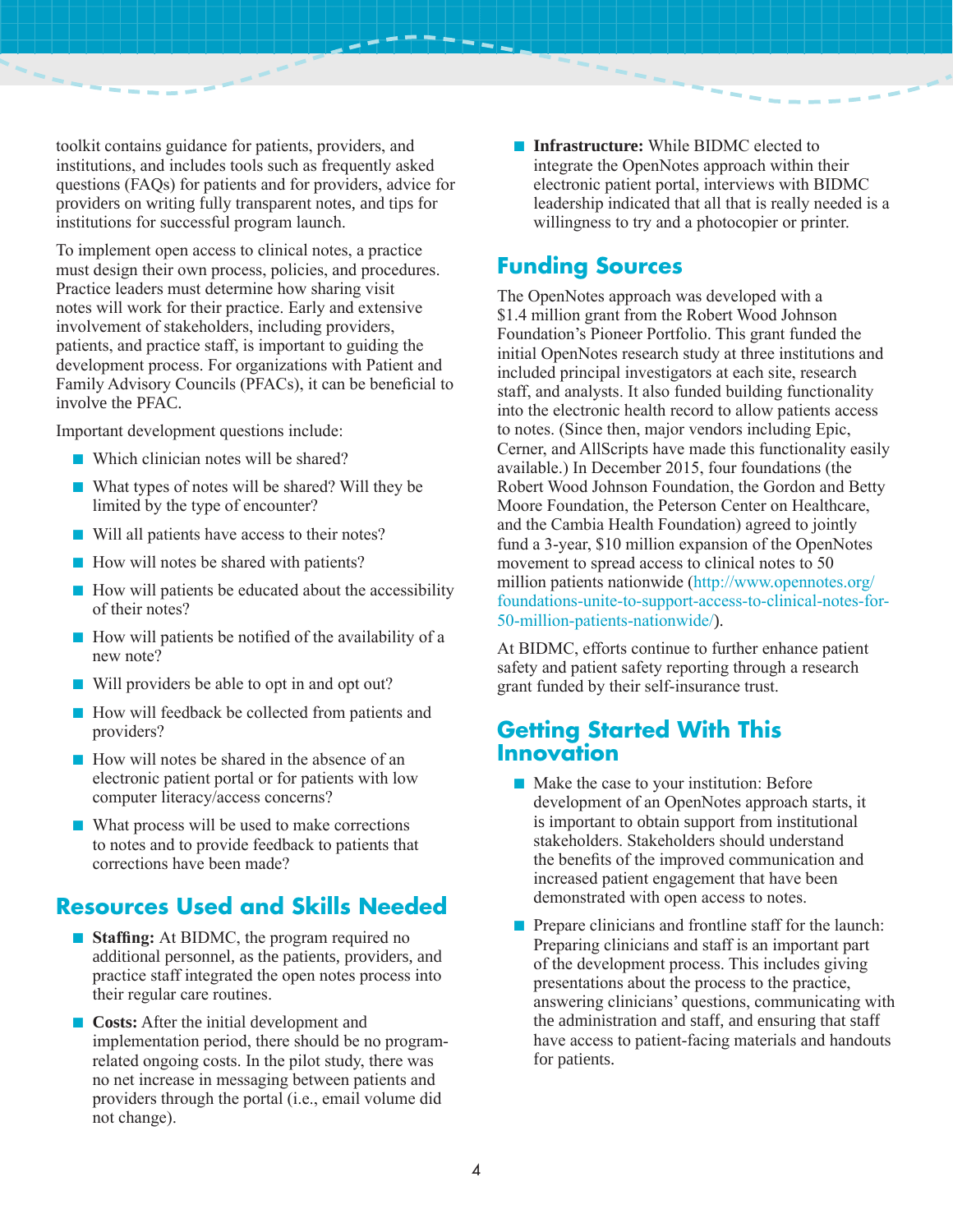■ Inform patients and their caregivers: A comprehensive communication plan is important to let patients and their families know what the program is, how to access the notes, and why the organization has decided to move forward with this approach.

## **Sustaining This Innovation**

■ **Ease of Use for Patients:** It is imperative for patients to be aware that they have open access to their notes. One patient reported, *"It's so important to get the word out. I am amazed at how many people don't know how effective this tool can be."* It is also necessary that use of the notes be easy for patients. This includes easy access, easy navigation, and easy error recovery (such as retrieving a lost password). Some training or coaching in using and navigating the system is beneficial to patients. To prepare for widescale implementation, BIDMC solicited feedback from patients and families on the usability of the system to find areas where patients had questions. In addition, one BIDMC physician stated that she is currently tasked with looking into how to make the notes more accessible and interesting to patients to improve patient engagement and increase shared decisionmaking. Another BIDMC physician suggested that better formatting and presentation of the notes could make them easier for patients to read and better highlight important next steps in their care.

- **Robust Infrastructure for Responding to Patients:** It is important to have the infrastructure in place to handle the impact of shared notes. Base d on the notes, the patient may have questions about the plan of care or a safety concern or may have identified an error in the chart. It is important for the institution to be able to accommodate patients' inquiries and to meet patients' expectation of a prompt response.
- **Solicitation of Feedback:** BIDMC has an ongoing pilot program as part of the OpenNotes Patient Safety Initiative funded by their self-insurance trust. BIDMC has embedded a patient safety reporting tool within the electronic patient portal that requests

feedback from patients on what they thought about the note and whether they think there are any mistakes in it.

The consensus at BIDMC is that open access to clinical notes is sustainable because it must be. It is the ethical thing to do and consistent with the goal of patients taking ownership of their own care. *"Once patients have access to their notes, they are not likely to be willing to give it up."*

## **Use by Other Organizations**

To date, more than 6 million patients have easy access to their clinicians' notes. A map of health systems who have adopted the OpenNotes approach is available at http://www.opennotes.org/who-is-sharing-notes/.

## **Spreading This Innovation**

At BIDMC, open access to clinical notes has spread from the initial 39 primary care physicians of the pilot project to all ambulatory practices. Nationally, the OpenNotes initiative is working to make sharing visit notes with patients a routine part of care. Expansion plans are underway at other health systems across the country.

## **Contact the Innovator**

Melissa Anselmo OpenNotes National Program Director manselmo@bidmc.harvard.edu

Hannah Chimowitz hchimowi@bidmc.harvard.edu

## **Innovator Disclosures**

Work attributed to the OpenNotes team, patients, and providers at Beth Israel Deaconess Medical Center, Boston Massachusetts. OpenNotes is a publicly available program funded in part by the Robert Wood Johnson Foundation.